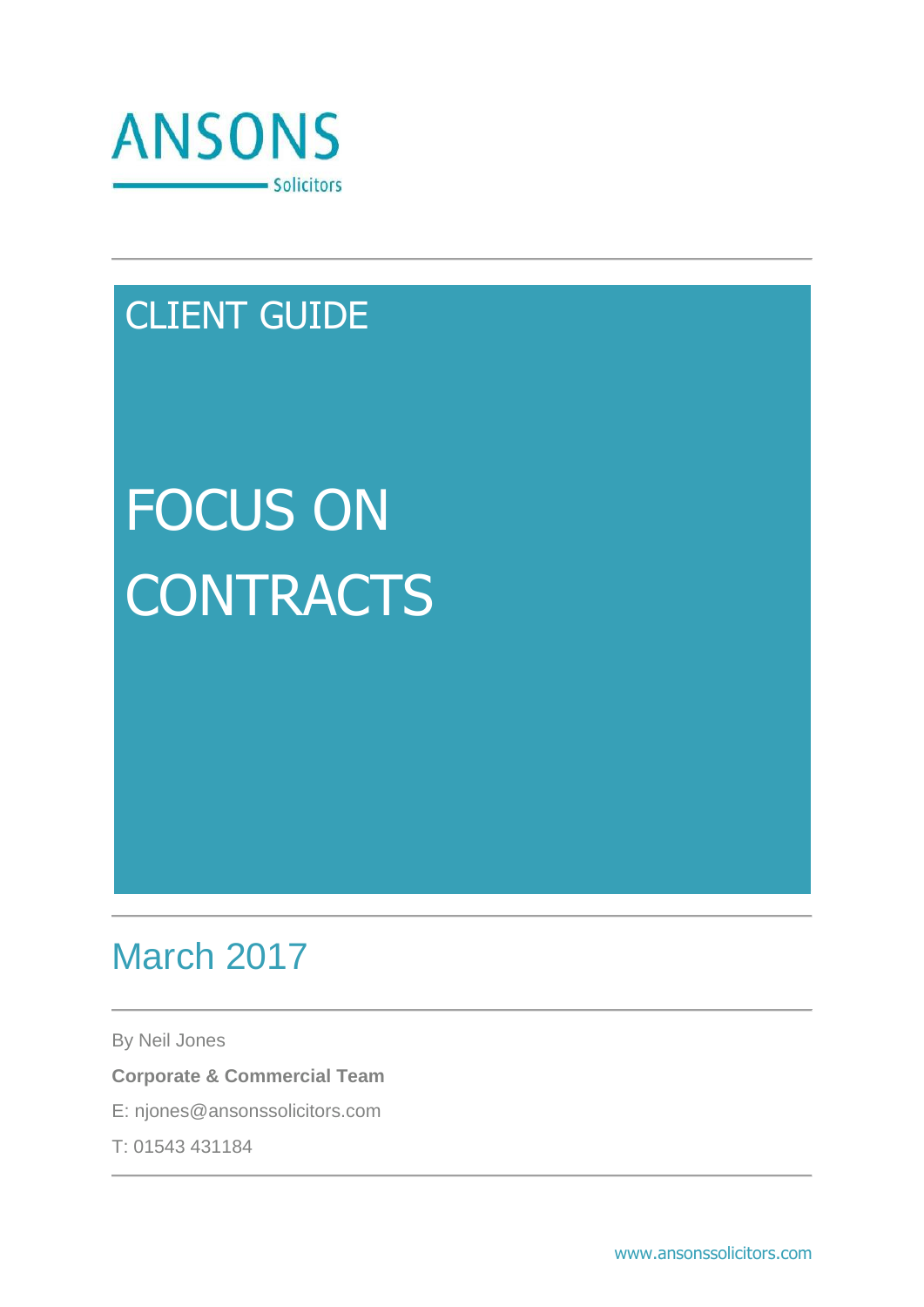## **Contents**

| Introduction                            |              |
|-----------------------------------------|--------------|
| Implied terms                           |              |
| Importance of incorporation             | 4            |
| Unenforceable terms                     | 5            |
| Missing terms                           | 6            |
| Legalese                                |              |
| We will sort problems out as they arise | 8            |
| Commercial pressures                    | $\mathsf{Q}$ |
| They are bigger than us!                | 10           |
| Cost                                    | 11           |
|                                         |              |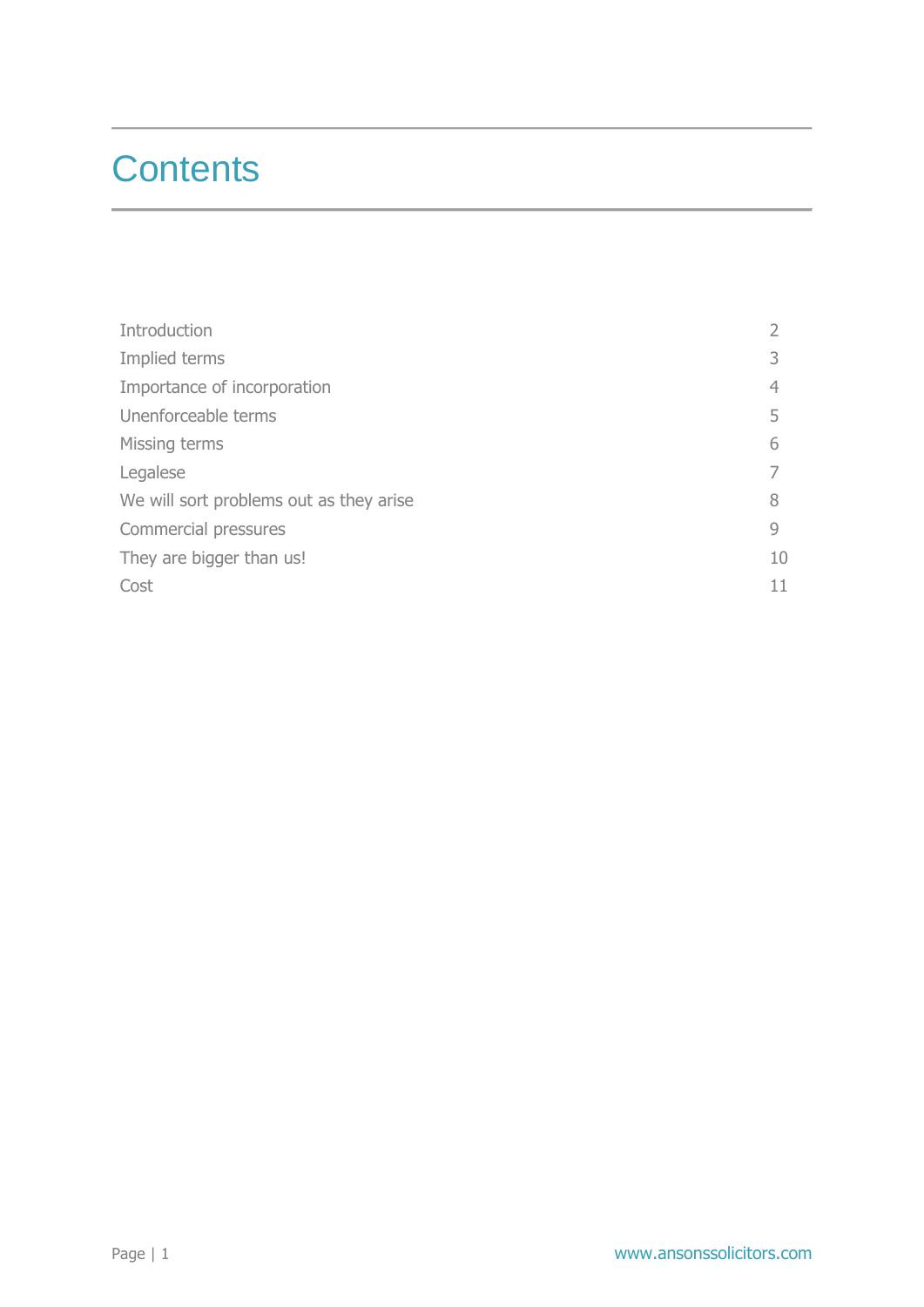#### **Introduction**

All businesses enter into contracts on a regular basis, whether with customers or suppliers, banks, employees or others. Sometimes there is a written contract, sometimes a set of trading terms of one or other of the parties, sometimes an exchange of correspondence or perhaps no documents at all. Each contract brings with it anticipated benefits and risks, but for various reasons, some businesses often enter into the contracts without sufficient consideration of the terms. The purpose of this article therefore is twofold:

- first, to consider briefly some of the common reasons why contracts do not tend to be overly scrutinised and to offer some thoughts for consideration in relation to those reasons; and
- second, to give a few useful pointers to clients who rely on their own review of contracts in order to increase their knowledge and awareness of some of the issues that can arise in various practical scenarios.

'Businesses often enter into contracts without sufficient consideration of the terms.'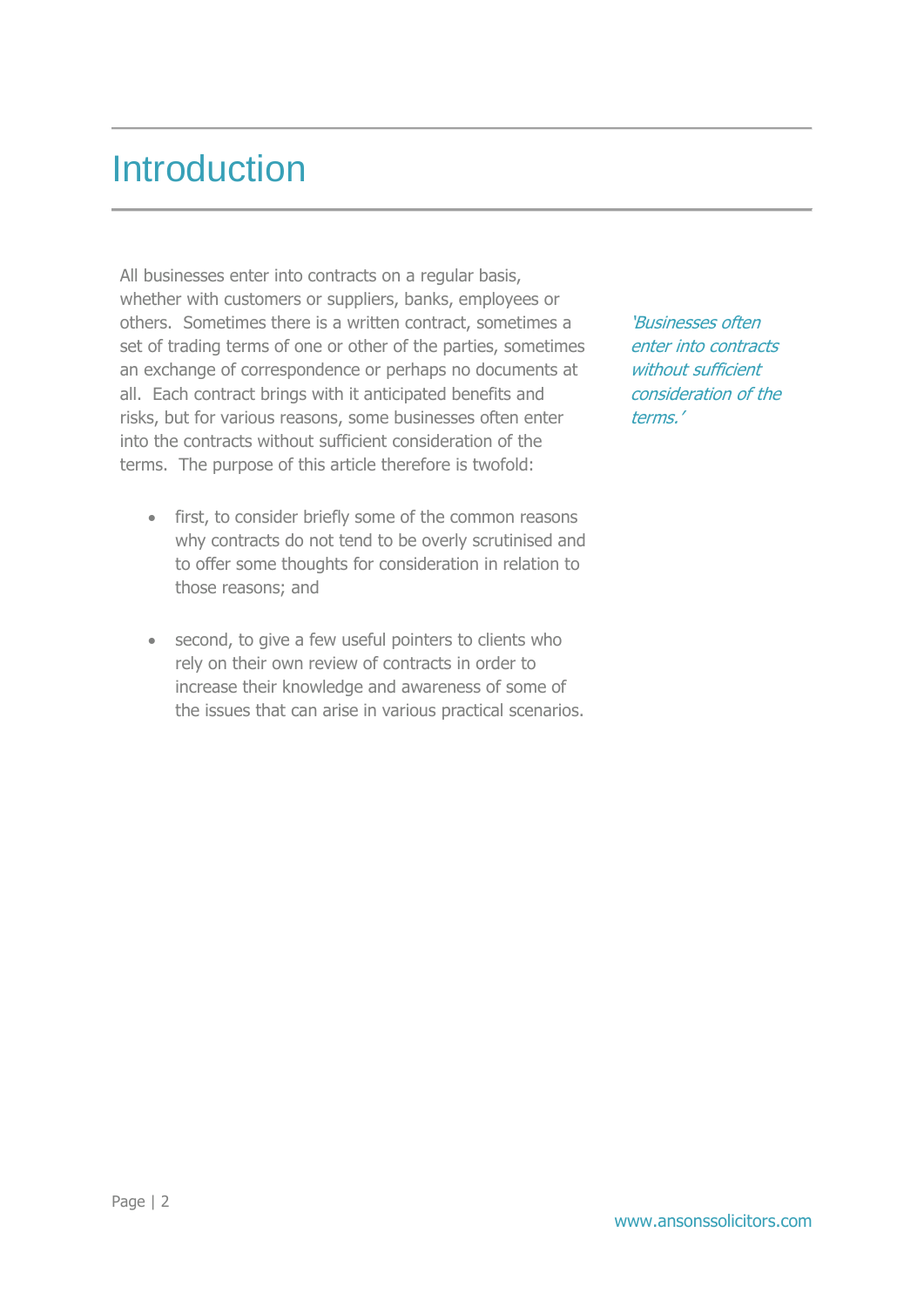#### Implied terms

In some cases it is not entirely clear which terms actually govern a contract. This situation might arise because the contract is an oral contract; because the parties have agreed to proceed without having concluded the terms of a written agreement; or because it is uncertain which of the party's terms apply.

Another reason why terms may not be apparent is because they are implied into the contract by operation of law. With regard to contracts with consumers, for example, the Consumer Rights Act implies numerous terms into a contract, such as an implied warranty that goods sold are fit for purpose.

Where one party acts as an agent of another, the law imports a duty of good faith into the relationship that binds both parties. Another very important example concerns partnership arrangements. If the parties fail to agree terms, the law imports into their arrangements terms set out in the Partnership Act 1890. Aside from assumptions regarding the sharing of profits and losses, which may or may not be appropriate, these provisions include a right for any partner to terminate the partnership and require immediate sale of its assets to realise his or her share.

'Where one party acts as an agent of another, the law imports a duty of good faith into the relationship, which binds both parties.'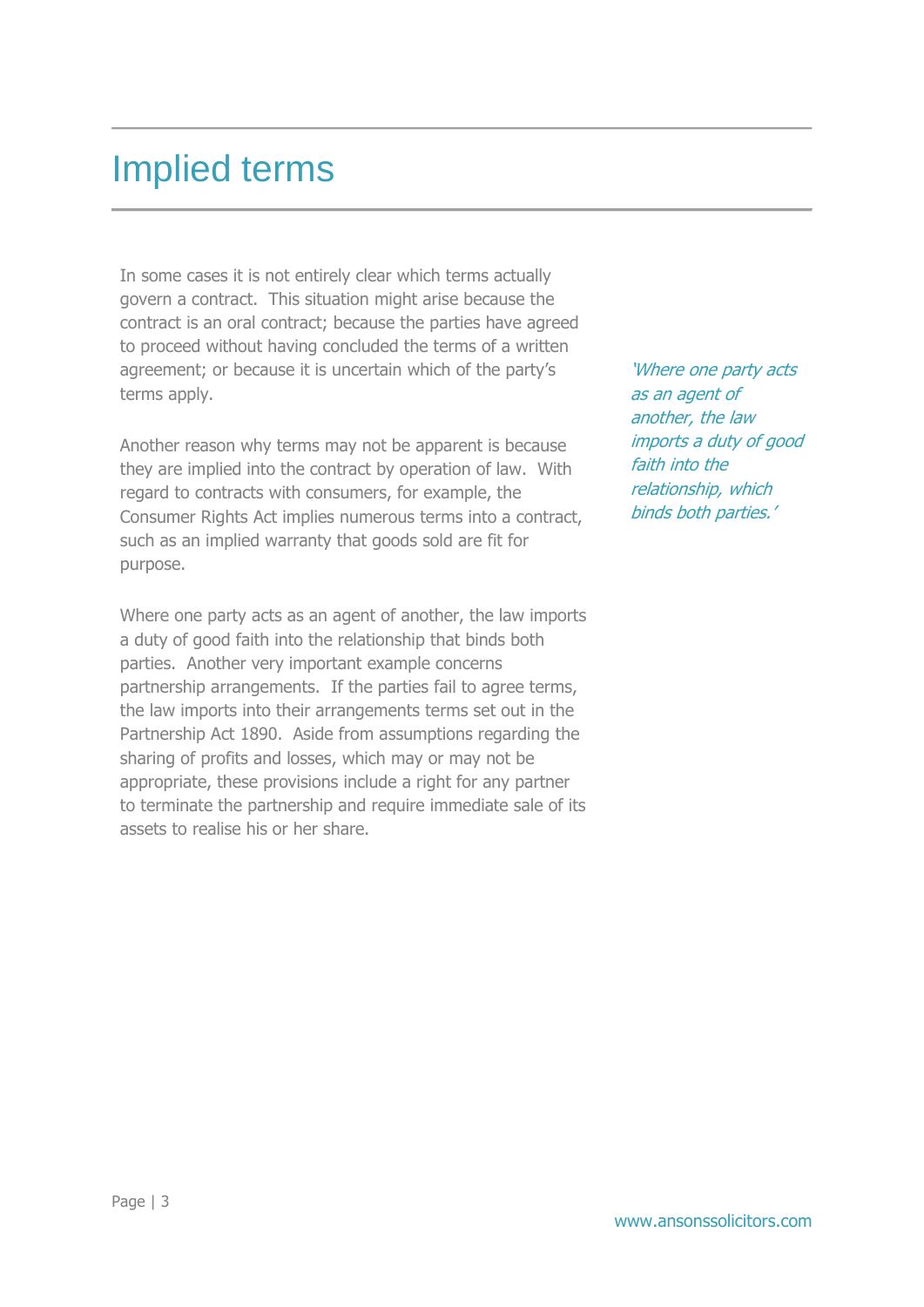## Importance of incorporation

Another situation where it can be unclear which terms apply to a contract is where there are two sets of contract terms; for example, a supplier's standard terms of sale and the customer's standard terms of purchase. The two sets of terms will be diametrically opposed to each other.

Each party believes or hopes that its set of terms will apply and each set of terms will include provisions to say that it should apply and that the terms of the other party are not accepted. If it gets to court, the court will need to choose and it is likely that one or the other of the sets of terms will be applied. It is then something of a winner-takes-all situation.

There may be a number of factors that are relevant as to how the courts will determine which set of terms should be applied, but to maximise the likelihood of a business's own terms being incorporated in such a situation, it is very important that they are drafted to reflect the order, documentation and practices actually used in the business rather than off-the-peg terms or terms 'borrowed' from another organisation.

'It can be unclear which terms apply to a contract when there are two sets of contract terms.'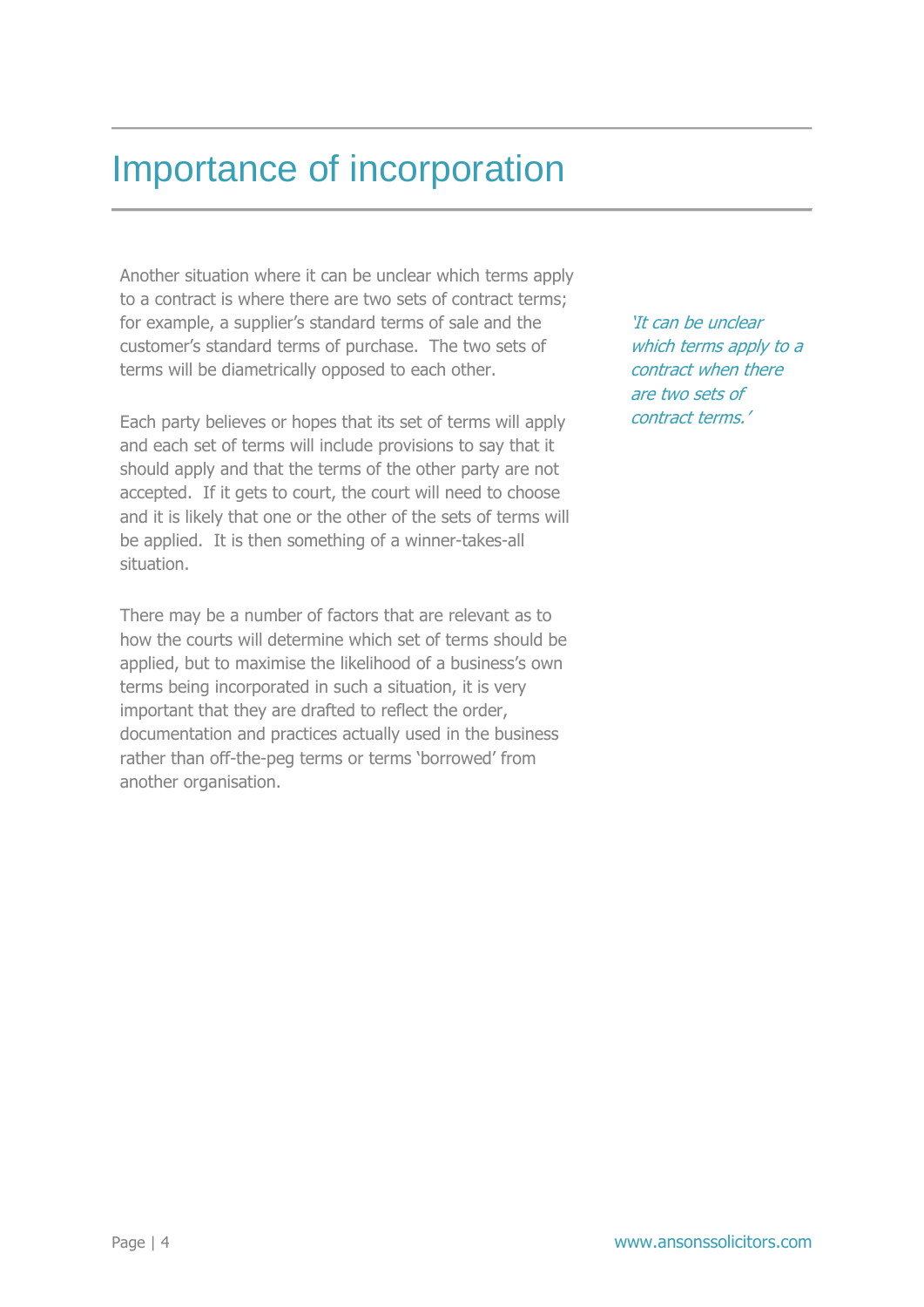#### Unenforceable terms

The law imports into contracts a number of terms to protect consumers. Terms which try to deny these rights are likely to be unenforceable and quite probably criminal. In the case of business-to-business contracts, the law assumes that businesses are generally more capable than consumers of looking after themselves but that does not mean that all terms agreed between parties will be enforceable. In particular, it should be noted that the Unfair Contract Terms Act provides, generally speaking and at least in relation to standard terms of sale, that exclusions or limitations of liability clauses are only effective to the extent that they are 'reasonable'.

Limitations of liability clauses are perhaps some of the most important provisions a supplier can include in its terms of business. Therefore, it is important to be aware of the risk that they are unenforceable. A provision that says that the business's liability is limited to the cost of goods supplied may seem to be reassuring, but if the clause is not drafted with care and is not appropriate for the business, the protection it appears to offer may be illusory.

'Terms which try to deny consumer rights are unenforceable and quite probably criminal.'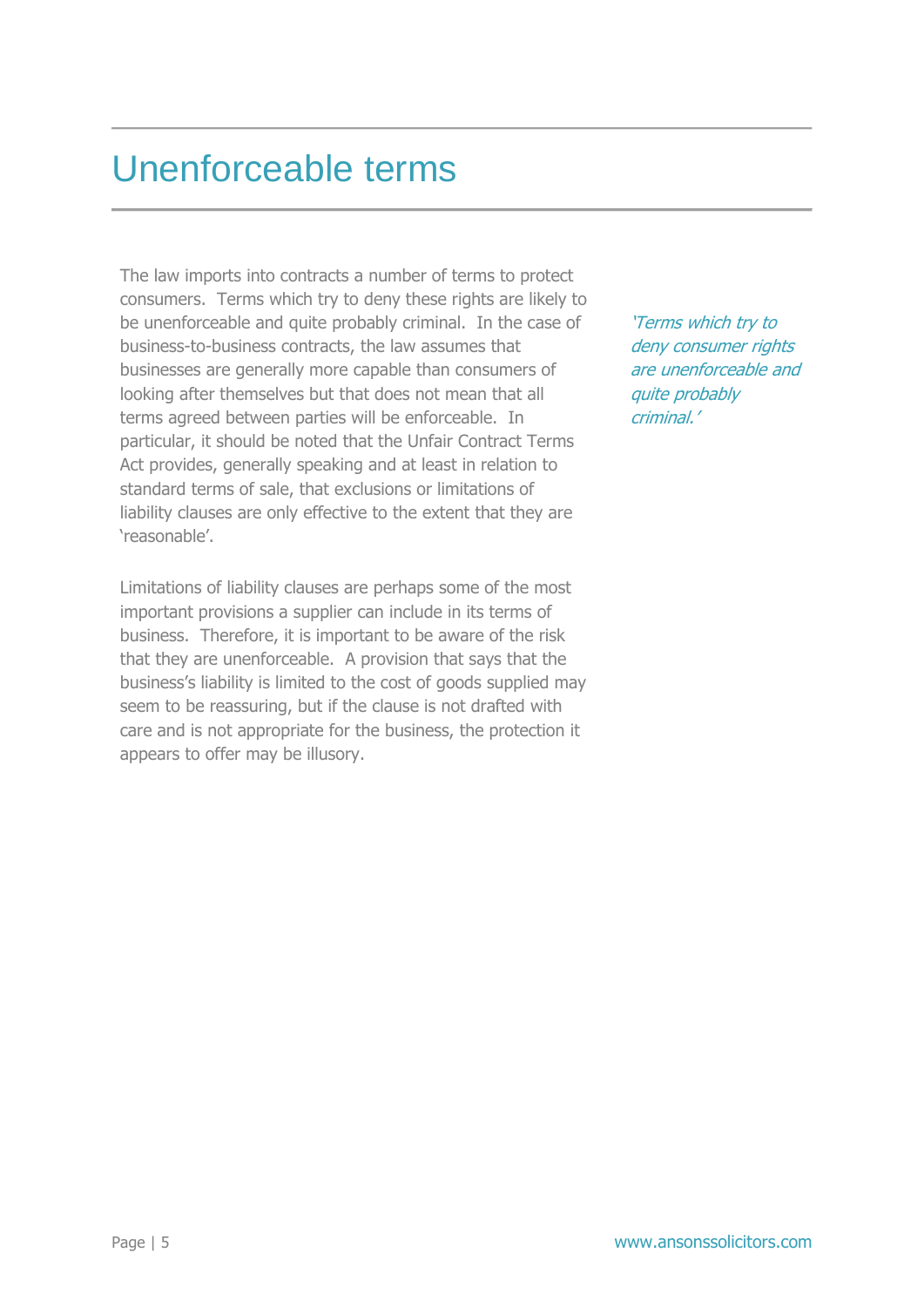#### Missing terms

One point to bear in mind when reviewing a contract, and which is also a challenge to a lawyer engaged to do this on your behalf, is that it is always important to consider not only what is set out in the words in front of you but also what is not included in the terms. In all probability, it is the points that are of most importance to you that the draftsman for the other side is most likely to have left out.

Aside from deliberate omissions, some contracts may simply fail, for whatever reasons, to address some of the important issues which arise, for example, intellectual property rights or data protection implications.

Even when terms are included, it can sometimes be tempting to look at these with a mindset of considering only whether or not superficially they are something 'we can live with'. This is an understandable and sometimes necessary approach. When reviewing a contract in this way, however, it can sometimes be difficult to appreciate how different a particular contractual provision might look if it had been drafted from your perspective.

Very often, it will only be when alternative drafting is produced and the wording is compared that the significance of who accepts what risk, and which provision is really more appropriate to the facts, can properly be understood and considered. Sometimes the real risk underlying a particular provision may be disguised or not readily apparent and a provision may be less beneficial than it appears. Does it say when a particular action must be taken or at whose cost?

'Remember to consider not only what is set out in front of you, but also what is not included in the terms.'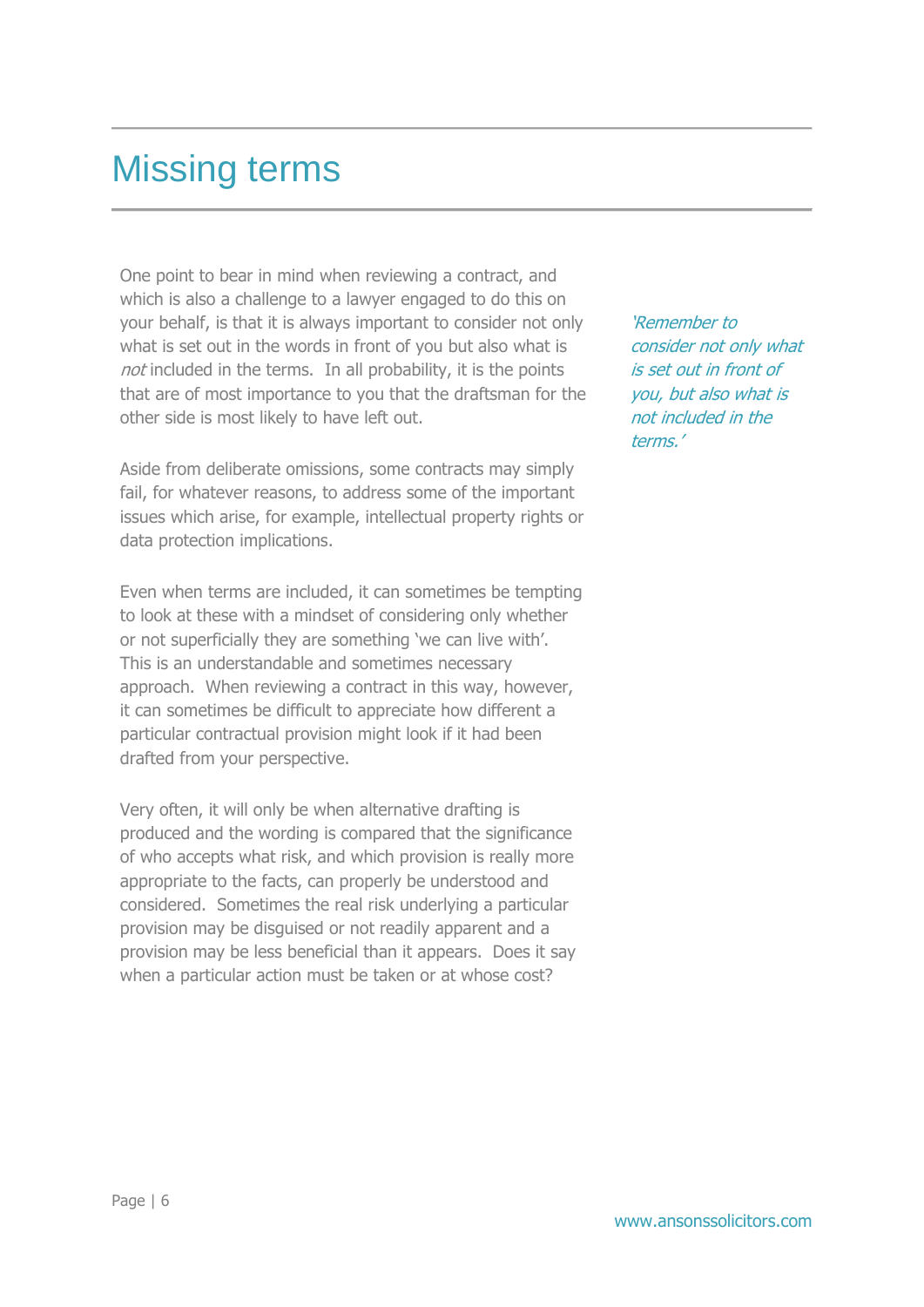## Legalese

Even today with the drive towards plain English, the need to avoid ambiguity or uncertainty means that contract drafting, at least in business-to-business contracts, is still likely to adopt a particular style, which may differ from that which may be appropriate for other written communications. Those who review contracts need also to be aware that certain terms commonly used in drafting have acquired a particular meaning or significance under the law that may not always be readily apparent. I would caution any client who is not already aware of the risk to take particular note of the word 'indemnify', or any variant to the same, and to beware of agreeing to give contractual indemnities that may entitle the other party to claim an amount significantly in excess of what would be a normal entitlement to contractual damages. Whether relying upon or resisting them, contractual indemnities should always be drafted and negotiated with great care.

Another word to watch out for is 'represents'. Agreeing to give a representation may have a similar effect to giving an indemnity, by potentially exposing a party to a claim to the remedies available under the tort of misrepresentation, in addition to those available under contract law. Phrases such as 'time is of the essence' and obligations to use 'best' or 'reasonable' endeavours have also acquired particular judicial meaning. A reference to International Commercial Terms such as 'FOB UK Port' can import shipping terms relating to the sharing of risks and obligations into the contract, but even where the use of these terms is properly understood by the parties and they are correctly applied and expressed, the effect could be unintentionally compromised if contradicted by another inconsistent provision in the contract.

'Agreeing to give a representation can have a similar effect to giving an indemnity.'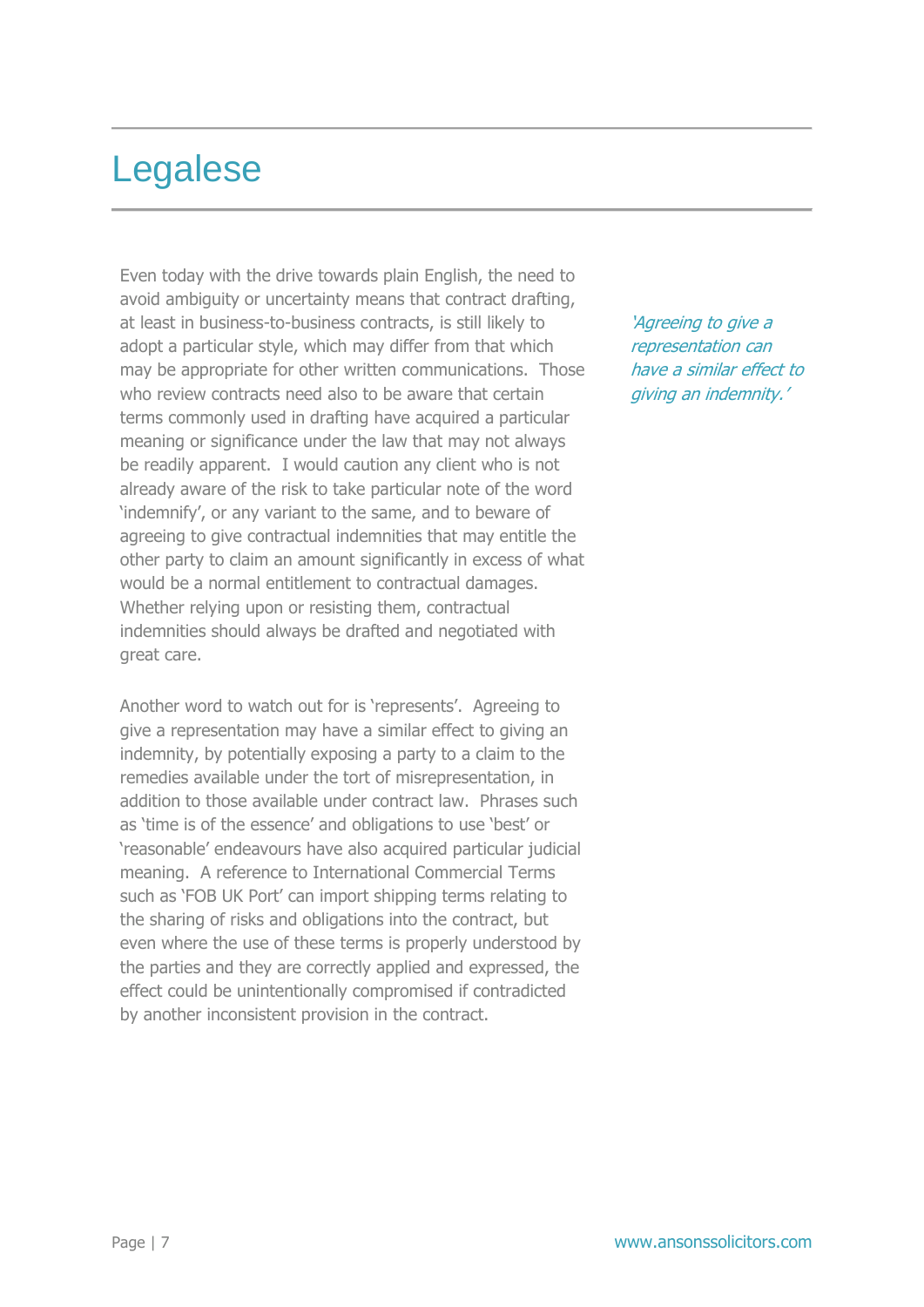#### We will sort problems out as they arise

It is common for us all to hope that a problematic situation will not arise, and to take a calculated risk on dealing with it if and when it does arise. Nevertheless, a party who does this can be very much at the mercy of the other party, as well as of events and circumstances, and is at the very least likely to be in a weak negotiating position if something does go wrong. It may not always be easy, but it is far less difficult to negotiate contract terms in a position where nothing has yet gone wrong and the stakes and the atmosphere between the parties are less charged.

Often the most contentious commercial issue to be agreed may be the price, where lawyers do not tend to get involved in the negotiations, although we do look to secure changes which may go directly or indirectly towards increasing profits or reducing costs.

Another important area where lawyers may be more directly involved is in determining the scope of precisely what it is that a client agrees to sell or purchase. This is critical to avoiding later disputes but can often be dealt with inadequately in contracts. A particular risk to be aware of is where the description of what is to be supplied is set out in a document attached as a schedule. This document may have been prepared for another purpose or be otherwise unclear, unsuitable or unfavourable. Another risk is where a description of what is understood to be supplied is set out in other documents or correspondence but these documents are excluded from forming part of the contract terms. Most contracts include some form of 'entire agreement' clause which could have this effect.

'Determining the scope of what a client agrees to buy or sell is critical to avoiding later disputes.'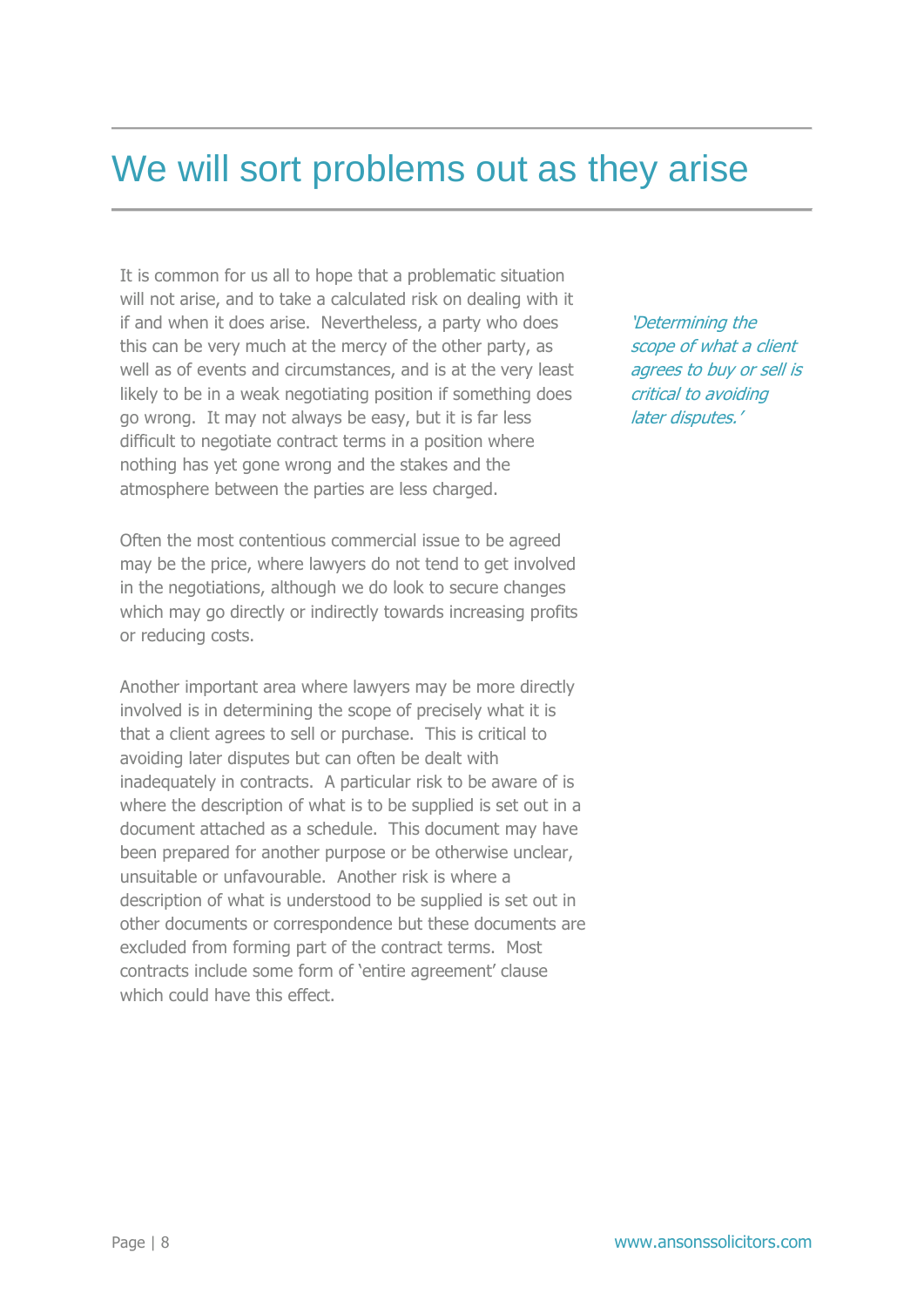#### Commercial pressures

This is possibly one of the main reasons that contracts are sometimes entered into without sufficient review of the terms. In part, it reflects commercial imperatives to secure work in what remains a highly competitive commercial environment. Salespeople can work very hard to win new business and, when there is the prospect of a good new order or a good new customer, the last thing they want to do is to see that new business jeopardised with contractual wrangling. However, if liability is not effectively limited or sufficiently secured against, if there is a problem, a contractual claim may wipe out any anticipated profit from the customer and, in the worst case, could be enough to send a business under. Ultimately, any business receiving an order must take into account all relevant factors and make a decision as to whether or not to accept it accordingly. What is important for those who are responsible for managing risks is, at the very least, to have sufficient knowledge or advice in order to understand the nature and extent of the risks involved in accepting any proposed contractual terms. Only then are the individual and the business in a position to weigh up the associated benefits and risks and to consider the appropriate steps to mitigate any risks.

'The highly competitive commercial environment means contracts are sometimes entered into without sufficient review of the terms.'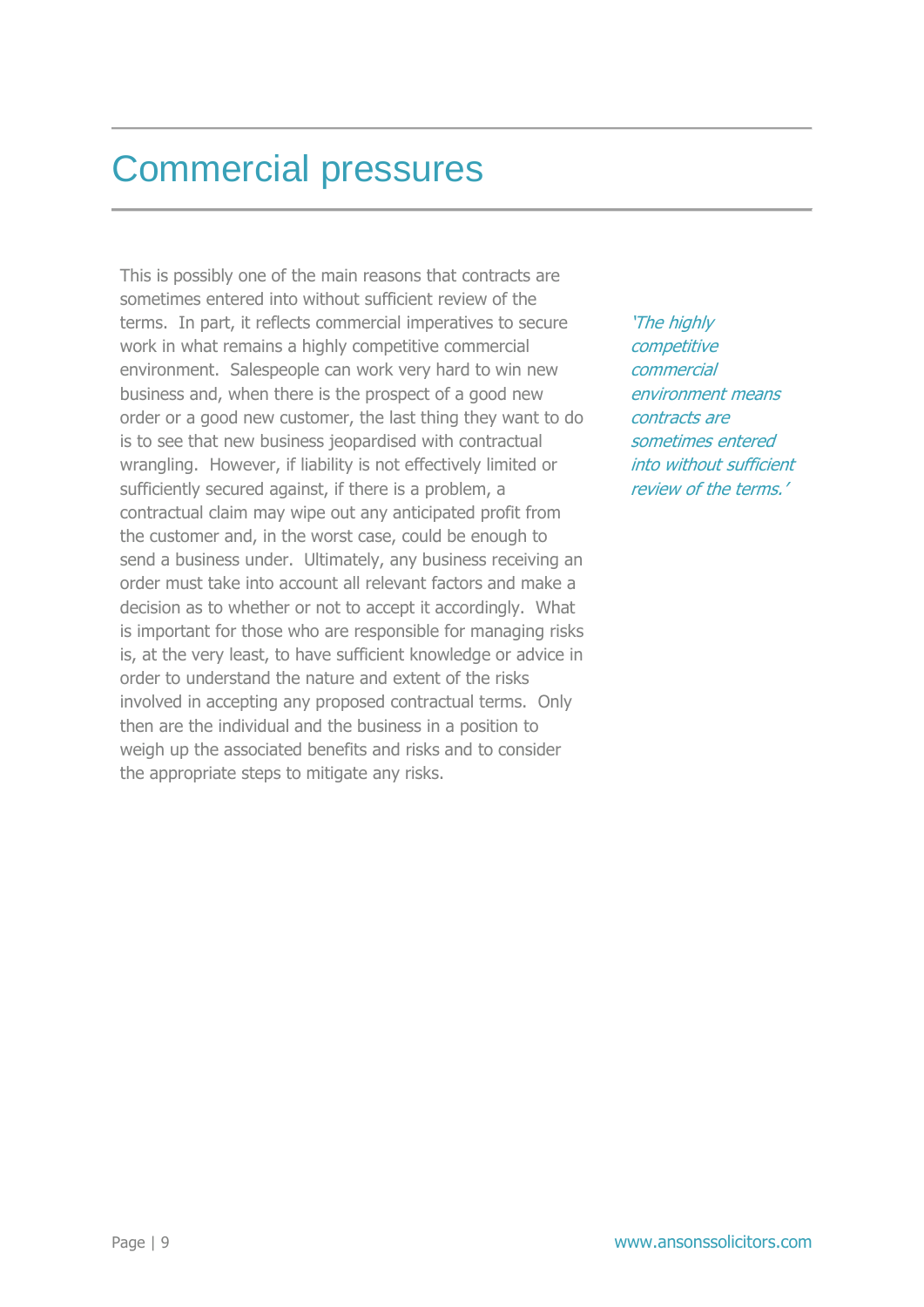## They are bigger than us!

Large companies may seek to give the impression that their terms are non-negotiable. They clearly have a strong interest in doing so. The reality is that generally within industry and commerce, even with the largest companies, there is usually some scope for negotiation, provided that the proposed changes to terms are reasonable, appropriately targeted and justifiable. One party may be larger but there is generally some reason, interest or concern that has led it to the other party's door, which may make that party's negotiating position a little stronger than might initially be apparent. Moreover, standard terms for a party are usually very heavily weighted in favour of the party for whom they have been prepared. Often the terms will include provisions which are wholly unreasonable and drafted on the basis that they might never be read by the other side, let alone challenged. Usually, the lawyer will be aware of the unreasonableness and will readily agree to it being modified, when challenged on the point by another lawyer.

The decision as to exactly which points should be negotiated and how far these negotiations should be pushed will depend on which concerns are the most important ones for a business, and understanding and focusing on these issues. It is unlikely that you will succeed in agreeing every change, which would be desirable, but usually the contractual position can be significantly improved.

'When negotiating, focus on the concerns that are most important for your business.'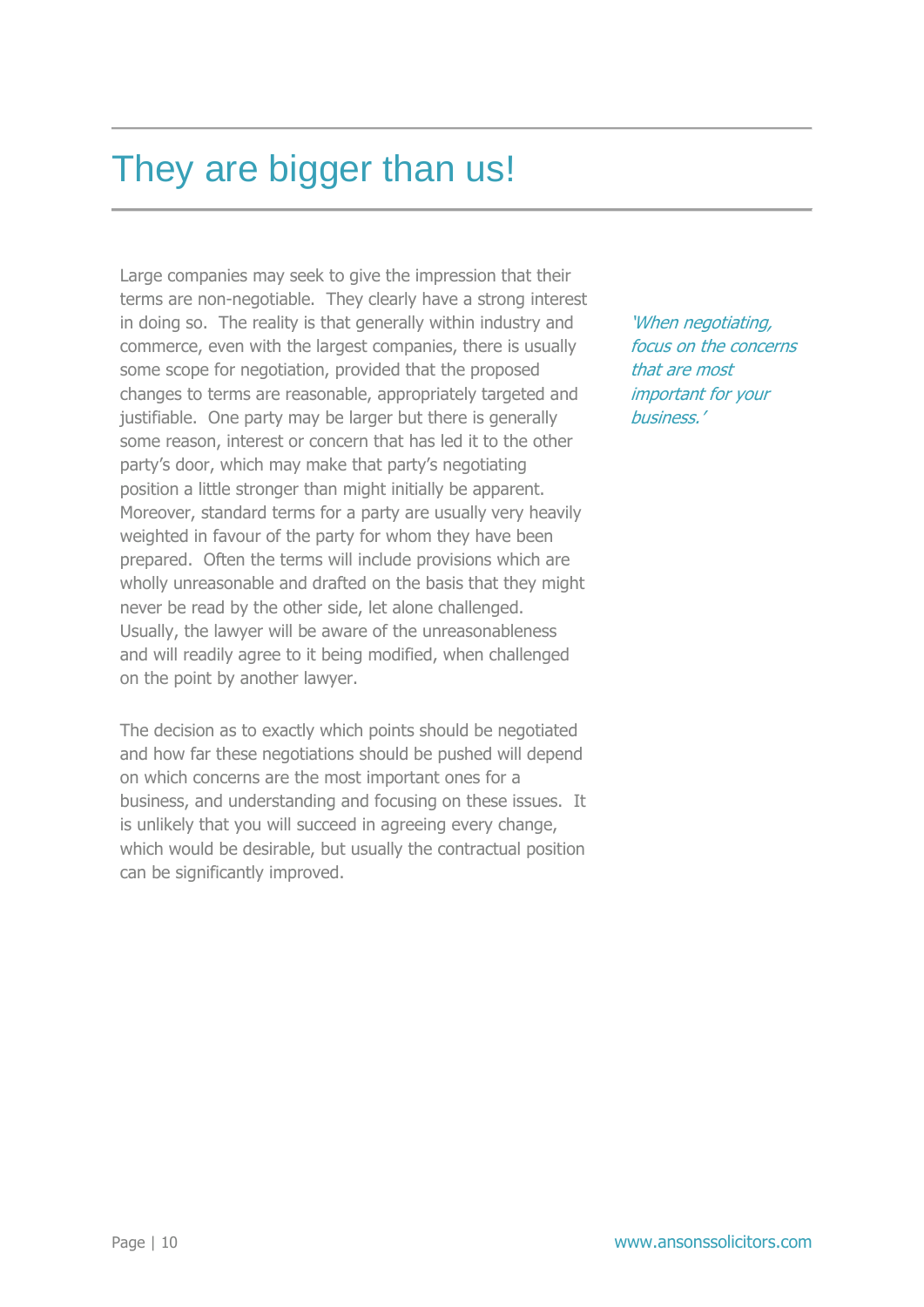#### **Cost**

Understandably, another reason why businesses may choose not to have contracts reviewed by a lawyer is the cost of the advice. The cost has to be weighed against the potential value and risk attached to a particular contract.

In essence, the cost of the advice can be justified on two grounds. First, it can prove considerably less costly for a business in the long run to take legal advice at the point of putting in place contractual arrangements, rather than after an issue has arisen and it is too late to do anything about the terms. The range of situations where the cost of failing to take advice can far exceed the cost of such advice is extensive. Aside from costs and claims arising where there is a dispute or something goes wrong, costly errors may potentially arise from failing to identify and meet the compliance requirements. These vary according to the nature of the business; businesses that sell to consumers or trade online are two obvious examples of businesses which are subject to extensive, complex and constantly changing legislation.

More positively, in most contractual arrangements, there is usually scope for lawyers to be able to put forward suggested changes to a contract which have the potential to make a positive direct impact on the client's bottom line, whether by securing savings or otherwise leading to an increase in profits. Some commonplace general examples include achieving savings for a supplier by improving prospects or rights for ensuring payment from the customer; putting in place security; or effectively retaining title to goods supplied until payment. Identifying obligations to be performed by the other party and shifting the burden of responsibility or cost in relation to other obligations, as well as identifying other opportunities to add value, for example, in relation to the exploitation of intellectual property, are other means by which advantages may be gained.

'It can be less costly to get advice at the start than after an issue has arisen.'

'There is usually scope for lawyers to suggest changes to contracts which can secure savings or tend to the increase of profits.'